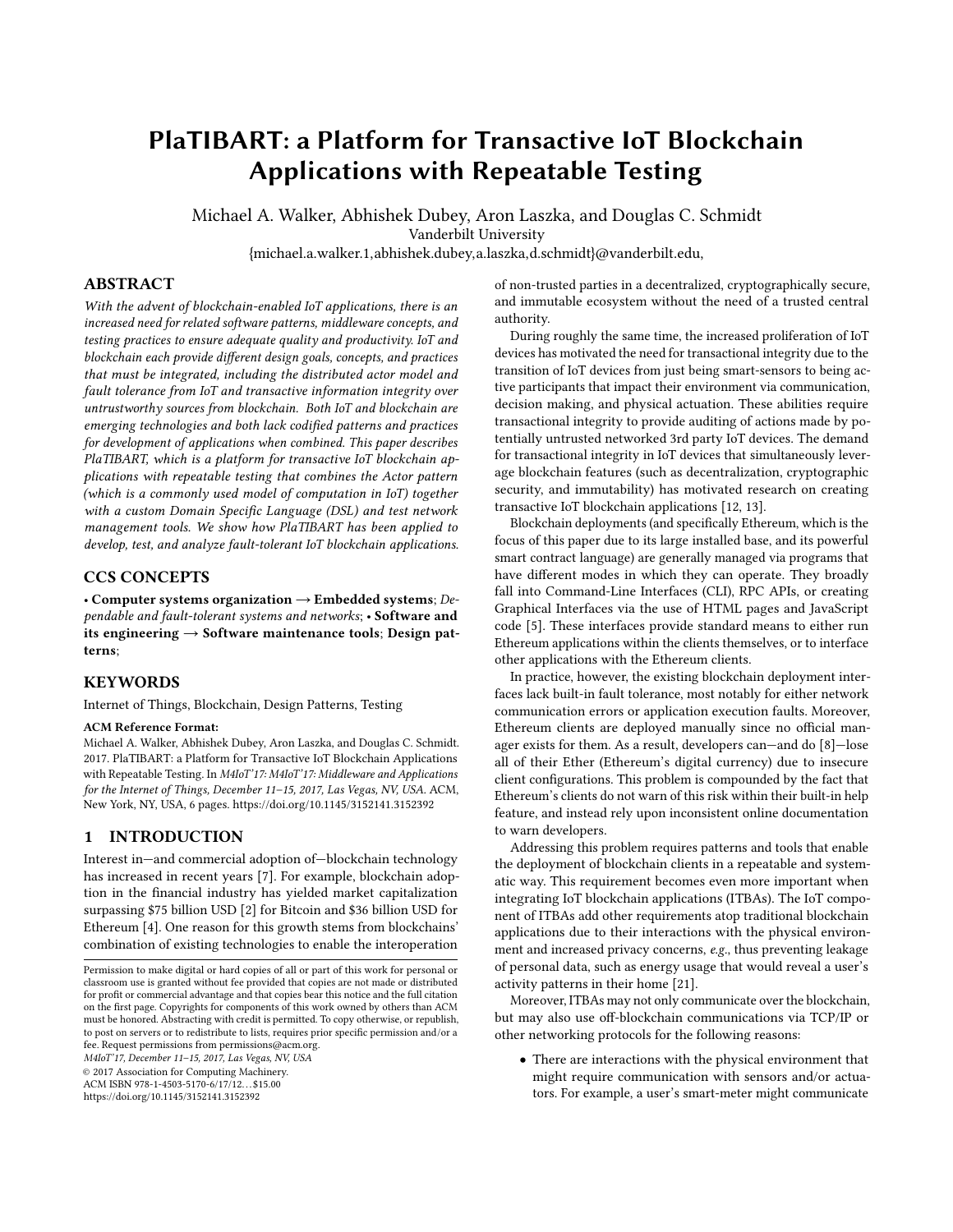wirelessly with their smart-car's battery to activate charging based on current energy production/cost considerations.

- The distributed ledger, which makes an immutable record of transactions in blockchain, is public so it is common to only include information within transactions that can safely be stored publicly. In particular, if some or all data from a transaction must be kept secret for privacy (or any other reasons) the transaction can, instead, contain the meta-data and a cryptographic hash of the secret data. Private information must, therefore, be communicated off-blockchain (while still preserving integrity) by storing meta-data and hash information on the blockchain ledger.
- Management tasks such as: updates, monitoring, calibration, debugging, or auditing may require off-blockchain communication (with possible on-blockchain components for logging). Currently, these management tasks are done manually in conventional blockchain ecosystems. Similar to the need for a systematic means of deploying apps in a blockchain network, there is a need to systematically configure the network topology between all components of ITBAs.

This paper presents the structure and functionality of PlaTIBART, which is a Platform for Transactive IoT Blockchain Applications with Repeatable Testing that provides a set of tools and techniques for enhancing the development, deployment, execution, management, and testing of ITBAs. In particular, we describe a pattern for developing ITBAs, a Domain Specific Language (DSL) for defining a private blockchain deployment network, Actor components upon which the application can be deployed and tested, a tool using these DSL models to manage deployment networks in a reproducible test environment, and interfaces that provide fault tolerance via an application of the Observer pattern.

The remainder of this paper is organized as follows: Section [2](#page-1-0) explains the system model underlying PlaTIBART and describes the scenario of transactive energy used in this paper to motivate the need for ITBAs; Section [3](#page-1-1) reviews the current state-of-the-art regarding IoT and blockchain integration; Section [4](#page-2-0) illustrates our proposed ITBA architecture and shows how we use the Actor pattern to construct our solution, the DSL we created, and the network manager tool<sup>[1](#page-1-2)</sup> we created to generate test networks for ITBAs; Section [5](#page-3-0) examines our experimental testbed configuration and analyzes our results; Section [6](#page-4-0) summarizes lessons learned, while implementing our proposed architecture; and Section [7](#page-4-1) presents concluding remarks and outlines future work.

### <span id="page-1-0"></span>2 SYSTEM MODEL

This section explains the system model underlying PlaTIBART and describes the use case scenario of transactive energy we employ in this paper to motivate the need for ITBAs.

Based on our experience developing decentralized apps (DApps) for blockchain ecosystems [\[19,](#page-5-9) [34\]](#page-5-10), three key capabilities are essential for DApps to function effectively in an ITBA ecosystem: traditional IoT computations and interactions should be supported, information should be robustly sorted in a distributed database, and a system-wide accepted sequential log of events should be provided. Each requirement can be delegated to a separate layer in a

three-tiered architecture. The first tier is the IoT middleware layer that facilitates communication between networked devices, which can be addressed by existing IoT middleware, such as RIAPS [\[20\]](#page-5-11). The second tier is a distributed database layer. The third tier is a sequential log of events layer, which can be solved by blockchain integration.

PlaTIBART provides an architecture for coordinating all these layers in a fault tolerant manner, along with tools for repeatable testing at scale. It leverages the Actor model [\[24\]](#page-5-12) to integrate these three layers. Each layer is composed of components that accomplish their designated layer-dependent tasks. These components are then combined into a single actor that can interact with each layer and other actors in the network, as described in Section [4.](#page-2-0)

## <span id="page-1-3"></span>2.1 Case Study: Transactive Energy System

Transactive Energy Systems (TES) have emerged in response to the shift in the power industry away from centralized, monolithic business models characterized by bulk generation and one-way delivery toward a decentralized model in which end users play a more active role in both production and consumption [\[14,](#page-5-13) [27\]](#page-5-14). The GridWise Architecture Council defines TES as "a system of economic and control mechanisms that allows the dynamic balance of supply and demand across the entire electrical infrastructure, using value as a key operational parameter" [\[27\]](#page-5-14).

In this paper, we consider a class of TES that operates in a gridconnected mode, meaning the local electric network is connected to a Distribution System Operator (DSO) that provides electricity when the demand is greater than what the local-network can generate. The main actors are the consumers, which are comprised primarily of residential loads, and prosumers who operate distributed energy resources, such as rooftop solar batteries or flexible loads capable of demand/response. Additionally, the DSO manages the grid connection of the network. Such installations are equipped with an advanced metering infrastructure consisting of TES-enabled smart meters. Examples of such installations include the Brooklyn Microgrid Project [\[3\]](#page-5-15) and the Sterling Ranch learning community [\[16\]](#page-5-16). A key component of TES is a transaction management platform (TMP), which handles market clearing functions in a way that balances supply and demand in a local market.

## <span id="page-1-1"></span>3 ANALYSIS OF STATE-OF-THE-ART

This section reviews the state-of-the-art in IoT and blockchain integration, focusing on testing. Prior work [\[15\]](#page-5-17) has shown that IoT and blockchain can be integrated, allowing peers to interact in a trustless, auditable manner via the use of blockchain as a resilient, decentralized, and peer-to-peer ledger. Work has also been done on the topics of security and privacy of IoT and Blockchain integrations [\[18,](#page-5-18) [29\]](#page-5-19). Beyond that, work has focused on formal verification of smart contracts [\[23\]](#page-5-20), and how to write smart contracts "defen-sively" [\[17\]](#page-5-21) to avoid exceptions when multiple contracts interact. The current state-of-the-art with respect to testing, however, is lacking because blockchains are infrequently tested at scale in a systematic and repeatable manner, so we focus on that below.

<span id="page-1-2"></span><sup>1</sup>PlaTIBART open source repository: https://github.com/visor-vu/platibart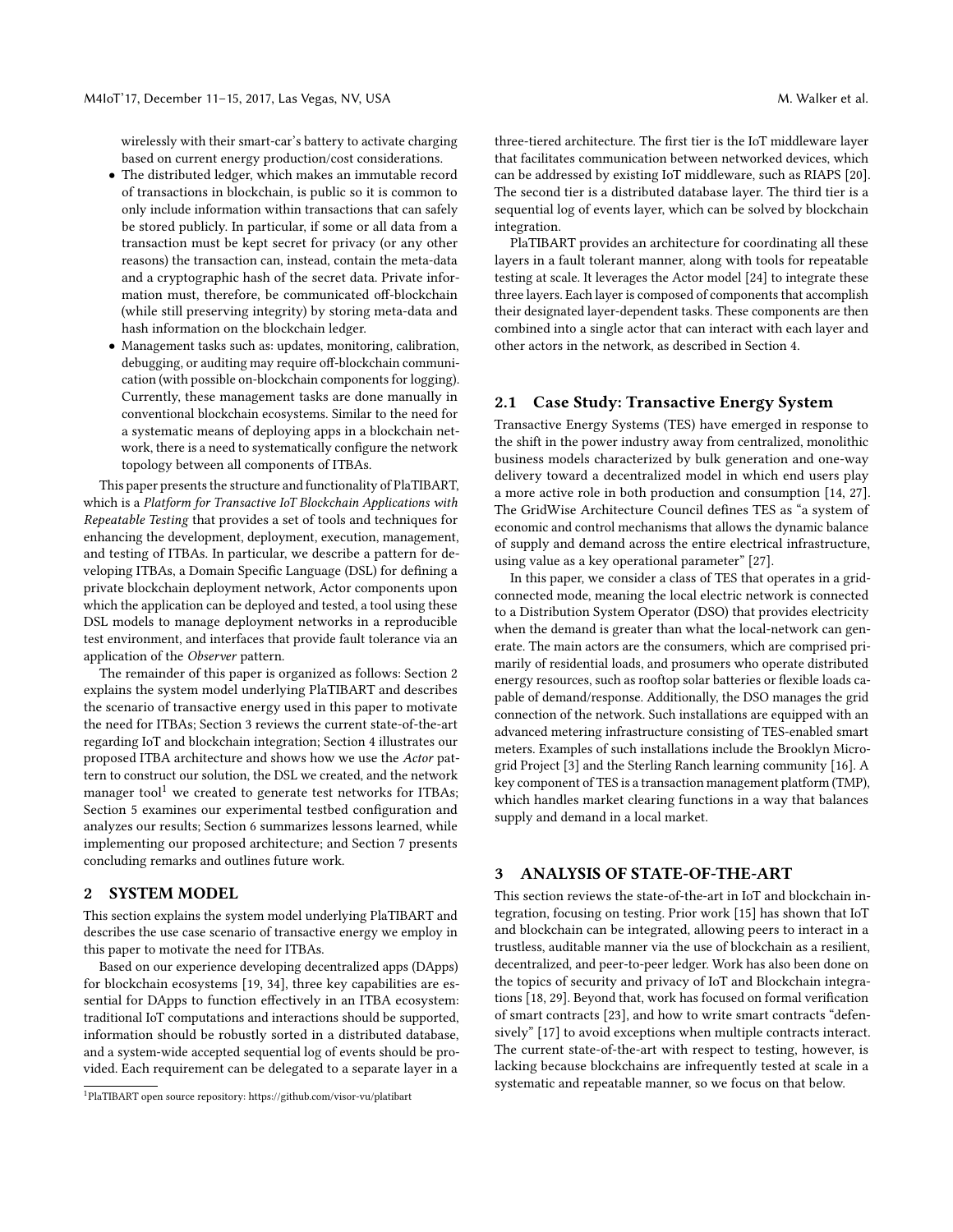Platform for Transactive IoT Blockchain Applications with Repeatable Testing M4IoT'17, December 11-15, 2017, Las Vegas, NV, USA

## 3.1 Testing IoT Blockchain Systems

Popular blockchain ecosystems, such as Bitcoin and Ethereum, suffer from design limitations that prevent their direct application to IoT. In particular, transaction-confirmation times are relatively long (around tens of minutes) and variable on public blockchain networks due largely to their proof-of-work algorithms. Likewise, IoT devices have limited processing power and storage capabilities, which must be accounted for and tested [\[10\]](#page-5-22) to ensure constraints are met.

Prior work on testing of IoT blockchain systems generally fall into two categories: (1) their test implementation has a single client and one or more smart contracts or (2) they focus purely on theoretical aspects and discuss future work implementing a test example. For example, Beck et. al [\[11\]](#page-5-23) discusses their implementation, but apparently (since it is not discussed in detail) the implementation only uses a single client, two smart contracts, and no additional transactions on the ledger. Conversely, Simic et. al [\[32\]](#page-5-24) presents a purely theoretical paper where they discuss IoT and blockchain powered healthcare at a high level, without addressing privacy or any of the many other significant implementation difficulties.

#### 3.2 Testing Repeatability

The importance of integration and regression testing in software development has been well-established for over 20 years [\[9,](#page-5-25) [26,](#page-5-26) [30\]](#page-5-27). Integration and regression testing of distributed systems has been improved via network emulation testbeds, such as DETERLAB [\[28\]](#page-5-28) and Emulab [\[31\]](#page-5-29). These testbeds provide mechanisms to repeatably deploy and test a distributed system for both integration and regression testing.

Testing ITBAs incurs additional difficulties that standard IoT applications do not face. For example, there is a completely separate network for each component of the actor in an ITBA: the IoT middleware/application layer, possibly a distributed database layer, and the blockchain layer. We focus on the IoT middleware/application layer and blockchain layer in this paper. Testing thus requires that for each actor, we must run both the actor's IoT middleware/application code and a blockchain client instance. This pairing incurs a wide range of conditions that must be planned for, tracked, corrected, and tested.

Some examples of what must be tested include: (1) the order of actor/blockchain client starting; (2) whether all actors should be started before processing on either the IoT and/or blockchain network starts; and (3) what detection and recovery mechanisms are needed to account for lost messages between the blockchain client and the actor, the actor losing a message, and transactions being lost on the blockchain. A testing environment for ITBAs, thus, needs to repeatably create networks and network conditions to address these conditions. Section [4](#page-2-0) describes how the PlaTIBART architecture enables the building of such test networks.

## <span id="page-2-0"></span>4 THE ARCHITECTURE OF PLATIBART

PlaTIBART architecture for creating repeatable test network deployments of IoT/blockchain applications combines a Domain Specific Language (DSL) to define the network topology and settings, a Python program leveraging the Fabric API to manage the test

network, and the RIAPS middleware [\[20\]](#page-5-11) to facilitate communication between nodes on the network. Each of these components is described below.

#### 4.1 Application Platform

The Resilient Information Architecture Platform for Smart Grid (RI-APS) [\[20\]](#page-5-11) is the application platform used by PlaTIBART to implement our case-study example described in Section [2.1.](#page-1-3) RIAPS provides actor and component based abstraction, as well as support for deploying algorithms on devices across the network  $^2$  $^2$  and solves problems collaboratively by providing micro-second level time synchronization [\[20\]](#page-5-11), failure based reconfiguration [\[19\]](#page-5-9), and group creation and coordination services (still under active development), in addition to the services described in [\[25\]](#page-5-30). It is capable of handling different communications and running implemented algorithms in real-time.

#### 4.2 Actor Pattern

Each application client in the network is implemented as an actor with two main components: (1) a wrapper class specific to the role the actor is given and (2) a geth client, the reference client for Ethereum $^3.$  $^3.$  $^3.$  Figure [1](#page-2-3) shows a small network of five actors (indicated by an ellipse around a wrapper and geth client pair) and the networking connections between each actor's components. Geth clients communicate exclusively via on-blockchain means, i.e., the geth client of each actor communicates directly with its associated wrapper, and the wrapper communicates directly with other wrappers via an off-blockchain channel, such as TCP P2P communications.

<span id="page-2-3"></span>

Figure 1: Sample Actor Component Network with an Actor is a Geth Client and a Wrapper.

### 4.3 Fault Tolerance

A key benefit of decoupling the blockchain client and the wrapper into two components of an actor is enhanced fault tolerance around transaction loss, compared with tightly coupled solutions. Specifically, it allows the wrapper to not only monitor the blockchain

<span id="page-2-2"></span><span id="page-2-1"></span> ${}^{2}$ RIAPS uses ZeroMQ [\[22\]](#page-5-31) and Cap'n Proto [\[33\]](#page-5-32) to manage the communication layer. <sup>3</sup><https://github.com/ethereum/go-ethereum/wiki/geth>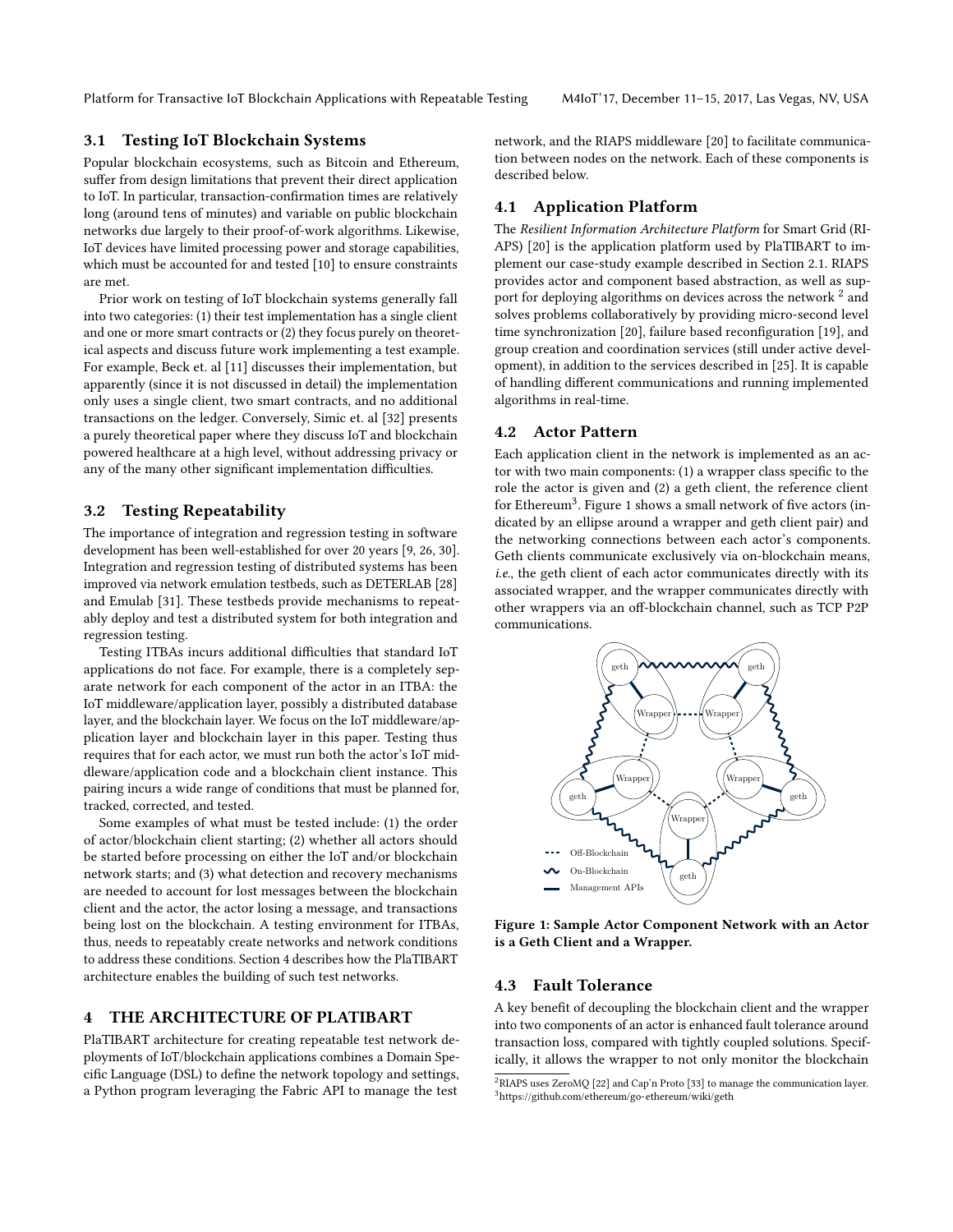client, but also shut down and restart the client as needed. This design allows the wrapper component to ensure that if any known or discovered faults arise from defects in the blockchain software, the wrapper can at least attempt to recover.

For example, in our Ethereum test network described in Section [5.1,](#page-3-1) we have encountered faults where transactions are never mined [\[1\]](#page-5-33) until a client is restarted. These lost transactions are problematic since they prevent a client from being able to interact with the blockchain network. Other types of faults, such as those related to an actor's communication with other components of the network, are handled by other middleware solutions, such as RIAPS.

PlaTIBART applies the Observer pattern to notify the wrapper of the occurrence of events, such as faults and other blockchainrelated conditions. This notification is accomplished by a separate thread within the wrapper that monitors its paired geth client for new events, such as completed transactions, or potential faults. This thread then notifies registered callback(s) when target events occur. For example, if the geth client becomes unresponsive or transactions appear to have stalled, then registered callback method(s) are called to notify the wrapper.

## 4.4 Domain Specific Language

PlaTIBART's DSL defines the roles that different clients in our network have, based on the Actor pattern. This DSL model implements a correct-by-construction design, thereby allowing for a verification stage on the model to check for internal consistency before any deployment is attempted. This verification prevents inconsistencies, such as two clients requesting the same port on the same host.

```
" configurationName ":" test network a001 " ,
" configurationVersion ":"1" ,
" chainId": 15,
" difficulty ": 100000 ,
" gasLimit ": 200000000000000000 ,
"balance": 400000000000000000000000000000,
" genesisBlockOutFile ":" genesis - data . json " ,
" clients": { < client declaration (s) > }
```
#### Figure 2: Sample DSL Model.

Figure [2](#page-3-2) shows an example of our DSL, which specifies a full network configuration file for a test network. The first two lines of the configuration file contain two unique identifiers for this test network and its current version, "configurationName" and "configurationVersion", respectively. Next, it contains values specific for the creation of an Ethereum private network's Genesis block.

A Genesis block in Ethereum is the first block in a blockchain and has special properties, such as not having a predecessor and being able to declare accounts that already have balances before any mining or transactions begin. The "chainID" is a unique positive integer identifying which blockchain the test network is using; 1 through 4 are public Ethereum blockchains of varying production/testing phases and should not be used for creation of private networks.

Next, "difficulty" indicates how computationally hard it is to mine a block, and "gasLimit" is the maximum difficulty of a transaction based on length in bytes of the data and other Ethereum runtime values. The "balance" is the starting balance that we allocate to each client's starting account upon creation of the network $^4$  $^4$ , which eliminates the situation where clients cannot begin transactions to request assets before any mining has begun. Lastly, the "clients" represent the actual nodes in our network.

```
" < client type >": {
    " startPort ": 9000 ,
    " count ": 15 ,
    " hosts ": [ "10.4.209.25" ,
                   "10.4.209.26" ,
                   "10.4.209.27" ,
                   "10.4.209.28" ]
}
```
Figure 3: Client Sub-Section of DSL Model.

Figure [3](#page-3-4) shows how Clients are defined. Clients in the DSL represent the individual actors in our network, comprised of a geth client and a RIAPs instance using a wrapper interface. The geth client has two interface/TCP port pairs associated with it: one for incoming Blockchain connections, and one for administration and communication with RIAPs.

#### <span id="page-3-5"></span>4.5 Network Manager

The PlaTIBART network manager is written in Python and leverages the Fabric API to manage the SSH connections from a deployment/management host to each test host. The network manager is a stateless command-line program that takes a DSL file and a series of command operands to determine which operation it should perform. This design makes the manager readily adaptable into existing development workflows.

Based on an input DSL file, PlaTIBART's network manager can create, start, stop, and delete "clients", "miner"(s), and entire test network instances. The only exception to this approach is managing blockchains, which must have a configuration file made from the DSL file, and then adds that file into a new Genesis block. A Genesis block is the first block in a new Ethereum network. This Genesis block must be distributed to geth's private storage for each "miner" and "clients", before the test network can be started.

## <span id="page-3-0"></span>5 EMPIRICAL RESULTS

This section examines our experimental testbed configuration and analyzes our experiment's results.

#### <span id="page-3-1"></span>5.1 Experimental Testbed Configuration

To test PlaTIBART we implemented a solution to the Transactive Energy case study discussed in Section [2.1](#page-1-3) and deployed it to the test network defined in Figure [2.](#page-3-2) This network was installed on a private cloud instance hosted at Vanderbilt University. We ran our tests on 6 virtual hosts, each with: 4GB RAM, 40GB hard drive space, running Ubuntu 16.04.02, and gigabit networking.

<span id="page-3-3"></span><sup>&</sup>lt;sup>4</sup>"balance" applies only to accounts created before a new blockchain is created. Accounts created after the blockchain, be it public or private, is created will not receive any starting balance.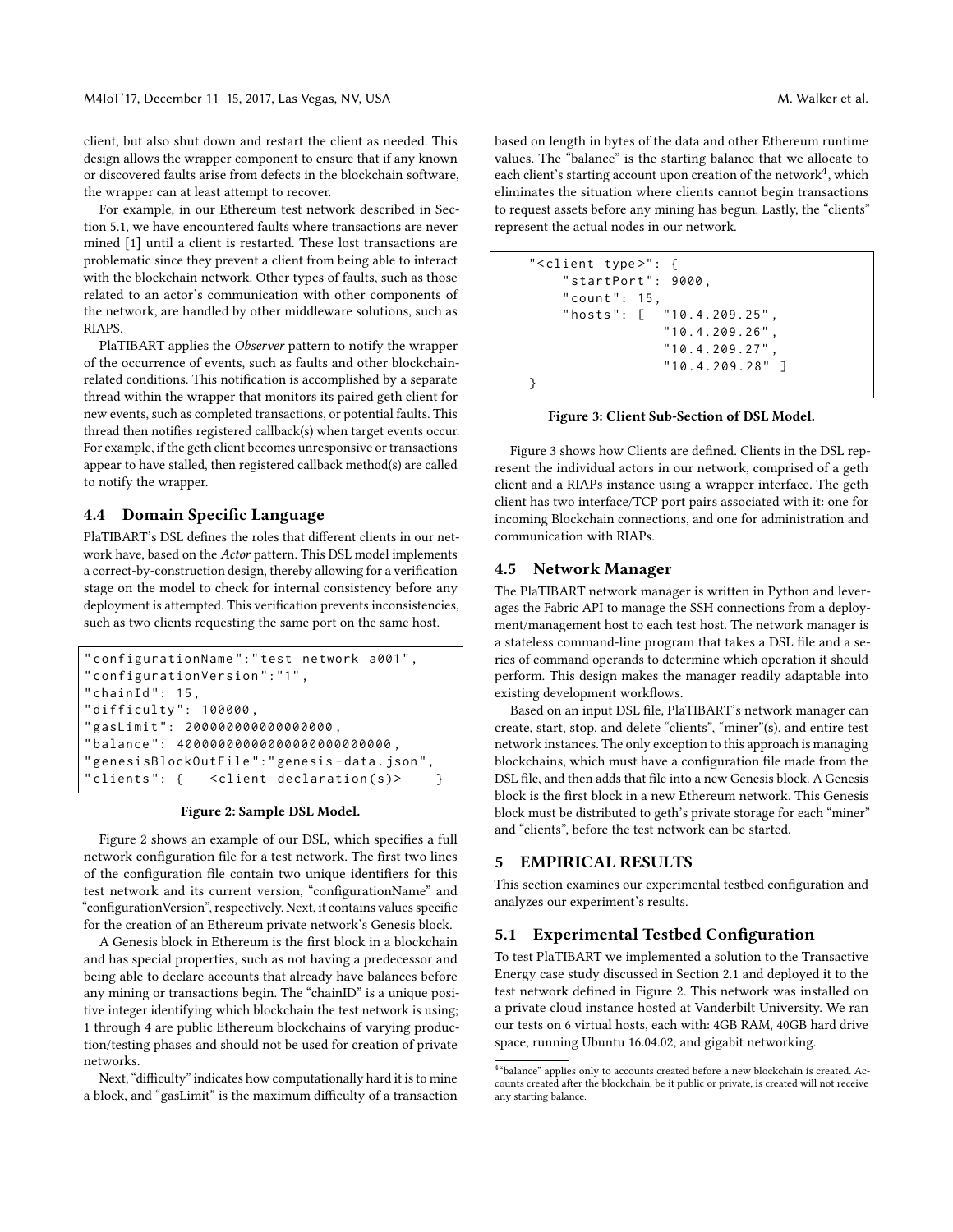Platform for Transactive IoT Blockchain Applications with Repeatable Testing M4IoT'17, December 11-15, 2017, Las Vegas, NV, USA

For these tests we implemented a custom smart contract and wrappers for both Smart Grid distribution system operators (DSO) and prosumer clients in Python. Each wrapper had one geth client associated with it. We used PlaTIBART's network manager tool outlined in Section [4.5](#page-3-5) to create, start, shutdown, and delete the test network.

Using our custom written wrappers, smart contract, and managed test network we simulated a day's worth of transactive energy trading between actors to verify the functionality and stability of our test network. Via the Linux "time" command we measured each step needed in the entire process to create a test network, including Clients Create, Miners Create, Blockchain Make, Blockchain Create, Distribute to Clients, and Distribute to Miners. We also measured the steps required to start and connect the geth instance for each "clients" ("prosumer" and "DSO") to the geth client of each "miner."<sup>[5](#page-4-2)</sup> Currently, this star-network is the only network topology supported by PlaTIBART, but we will expand the supported topologies in the future. Additionally, we do not claim that Proof-of-Work consensus, used in this example, is ideal for ITBAs, instead we demonstrate that a network with miner(s) can be created, managed, tested, etc. via PlaTIBART.

#### 5.2 Analysis of Results

After running our tests, described above, we observed the results shown in Table [1.](#page-5-34) As shown in this table, the standard deviation for each testing phase was small (the largest being 0.09% of the time taken). Likewise, the average time either remained relatively static, or scaled linearly, in relation to the number of clients (2, 5, 10, 15, 20 prosumers + 1 DSO + 1 miner).

The test phases that remained relatively static included: Miners Create, Blockchain Make, Blockchain Create, Distribute to Miners, Miners Start, and Network Delete. The test phases that scaled with increase in number of prosumers were: Clients Create, Distribute to Clients, Full Network Created, Clients Start, Network Connect, and Network Stop. The scaling increases were linear (Std Dev < 0.065) after dividing the average time increase by the difference in number of clients.

The results of our experiments indicate that there exists high consistency and predictability of managing PlaTIBART-managed blockchain test networks. These results help build confidence that PlaTIBART's approach to creating repeatable testing networks for IoT blockchain applications scales well, which is important to encourage adoption by IoT system developers.

## <span id="page-4-0"></span>6 LESSONS LEARNED

During the implementation of our initial PlaTIBART prototype, we learned many lessons related to integrating IoT and blockchain. The three main categories of lessons learned involved documentation deficiencies, buggy behavior of the Ethereum geth client, and limitations of both Ethereum's management APIs and the Solidity smart contract language.

The official documentation for Ethereum is deficient in many key areas, such as organization, completeness, lack of meaningful examples, and clarity on best practices and security warnings. Here are some examples that demonstrate this:

- Ethereum does not maintain its own documentation, instead linking to an outside resource maintained by volunteers from the Ethereum Community.
- The only official documentation is a FAQ on the main page, and the wikis in Ethereum's various source code repositories.
- Important side effects of a management API call are only found listed under other method's documentation.

There were also programmatic bugs with Ethereum's reference client implementation, geth. While building and evaluating our test network, we experienced new transactions that were not mined regardless of how many new blocks were being mined, Ether available to the client, or any other obvious cause.

Similar issues have been reported frequently on the public bugreporting/tracking system about others attempting to setup private networks [\[1\]](#page-5-33). As of writing this paper, client version 1.7.0+ appears to resolve this specific issue. However, prior to that release, there was no solution other than to restart the geth client. This issue highlights the importance of fault tolerance in individual client execution and ways to recover from faults at that level, and this would hold true regardless of what blockchain technology is implemented, Ethereum or not.

There are also idiosyncrasies of the Ethereum management APIs that are not well documented. An example is the polling mechanism that clients use to see if transactions occurred, which meet certain search criteria, and are called filters. The problem is that created filters are set to an undefined timer and will simply cease to work if not used "for a while" [\[6\]](#page-5-35). This quote, however, does not come from the description of the method for creating the filter. Instead, it is on a secondary method, eth\_uninstallFilter(), which is never referenced (directly or indirectly) from the original method, eth\_newFilter().

There are also limits to the Solidity smart contract language that must be accounted for in early planning stages of development. For example, the language currently does not support floatingpoint numbers. Moreover, all values must be converted to a specific binary representation for submission as a transaction. These limitations prevent—or dramatically increase the complexity (and therefore computational cost)—of advanced mathematical computations on-blockchain, which yields more off-blockchain processing and communication.

#### <span id="page-4-1"></span>7 CONCLUDING REMARKS

This paper describes how PlaTIBART applies the Actor pattern with DSL-driven test network management software and component creation to enable the development of resilient, fault-tolerant IoTblockchain applications and middleware. We employed PlaTIBART to dynamically deploy and manage test blockchain networks of varying sizes based on DSL configuration files. We also defined APIs for monitoring and recovering from faults, which standard blockchain applications were unable to recover from. This capability provides the means for fully integrated regression testing of blockchain applications, which is a novel contribution.

PlaTIBART currently uses Ethereum as its blockchain implementation. For example, our DSL has Ethereum-specific required

<span id="page-4-2"></span> $^5$  Miners are treated as a special case of "clients" and have their own unique set of network manager commands.